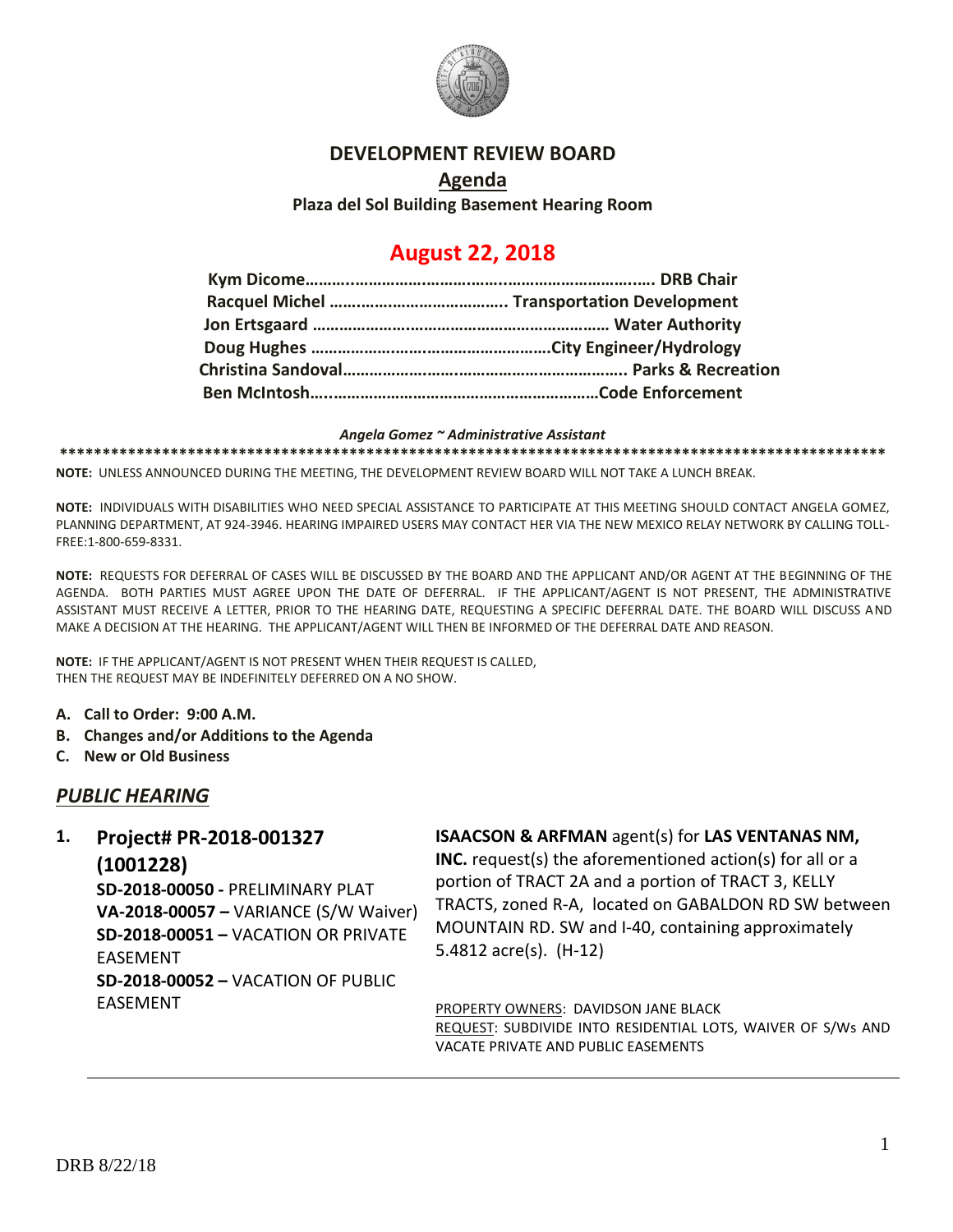| 2. | Project# PR-2018-001388<br>(1005278)<br>SD-2018-00055 - FINAL PLAT                                             | MARK GOODWIN & ASSOCIATES agent(s) for EASTSIDE<br><b>DEVELOPMENT, INC.</b> request(s) the aforementioned<br>action(s) for all or a portion of TRACT A PLAT for TRACTS A,<br>B & C of JUAN TABO HILLS WEST, zoned PD, located at<br>10801 POCONO RD SE west of JUAN TABO BLVD SE and<br>south of the TIJERAS ARROYO, containing approximately<br>19.2454 acre(s). (M-21)                                                       |
|----|----------------------------------------------------------------------------------------------------------------|--------------------------------------------------------------------------------------------------------------------------------------------------------------------------------------------------------------------------------------------------------------------------------------------------------------------------------------------------------------------------------------------------------------------------------|
|    |                                                                                                                | PROPERTY OWNERS: EASTSIDE DEVELOPMENT INC<br>REQUEST: SUBDIVIDE TO INTO RESIDENTIAL LOTS                                                                                                                                                                                                                                                                                                                                       |
| З. | Project# PR-2018-001405<br>(1007489, 1007720)<br>SI-2018-00092- SITE PLAN                                      | DEKKER/PERICH/SABATINI agent(s) for CITY OF<br>ALBUQUERQUE request(s) the aforementioned action(s)<br>for all or a portion of TRACT B-1, WEST ROUTE 66 ADDITION<br>II, zoned MX-M, located west of UNSER BLVD NW and north<br>of CENTRAL AVE NW, containing approximately 6.22<br>$\arccos 0$ . (K-10)                                                                                                                         |
|    |                                                                                                                | PROPERTY OWNERS: CITY OF ALBUQUERQUE<br>REQUEST: DRB SITE PLAN                                                                                                                                                                                                                                                                                                                                                                 |
| 4. | Project# PR-2018-001395<br><b>VA-2018-00080 - VARIANCE</b><br>SD-2018-00046 - PRELIMINARY/FINAL<br><b>PLAT</b> | <b>DUFF WESTBOOK</b> request(s) the aforementioned action(s)<br>for all or a portion of LOT 1, LANDS OF LIPMAN-TRAVER,<br>BEING A REPLAT OF TRACTS 63-B AND 65, TRACTS 67-B AND<br>67-A-2, 67-C-2 AND 67-D AS SHOWN ON MIDDLE RIO<br>GRANDE CONSERVANCY DISTRICT MAP NO. 31, zoned R-A,<br>located on GRIEGOS ROAD NW between GUADALUPE TRAIL<br>NW and SAN YSIDRO ST NW, containing approximately<br>$0.6002$ acre(s). (F-13) |
|    |                                                                                                                | PROPERTY OWNERS: WESTBROOK DUFF & COLBERT CECILY<br>REQUEST: VARIANCE TO DPM STANDARDS                                                                                                                                                                                                                                                                                                                                         |
| 5. | Project# PR-2018-001333<br>(1010979)<br>SI-2018-00069 - SITE PLAN                                              | <b>CONSENSUS PLANNING agent for CEDAR INVESTORS LLC</b><br>c/o TITAN DEVELOPMENT requests the following action for<br>all or a portion of TRACT 1 PLAT of the HIGHLANDS (BLOCKS<br>3, 4, 5, 6, & 21 BROWNWELL & LAIL'S HIGHLAND<br>ADDITION), zoned R-MH, located on COPPER AVE NE<br>between MULBERRY ST. NE and CEDAR ST. NE, containing<br>approximately 2.39 acre(s). (K-15-Z) [deferred from 8/8/18]                      |
|    |                                                                                                                | <b>PROPERTY OWNERS: CEDAR INVESTORS LLC c/o ARGUS</b><br>DEVELOPMENT COMPANY<br><b>REQUEST: SITE PLAN FOR MULTIFAMILY DEVELOPMENT</b>                                                                                                                                                                                                                                                                                          |